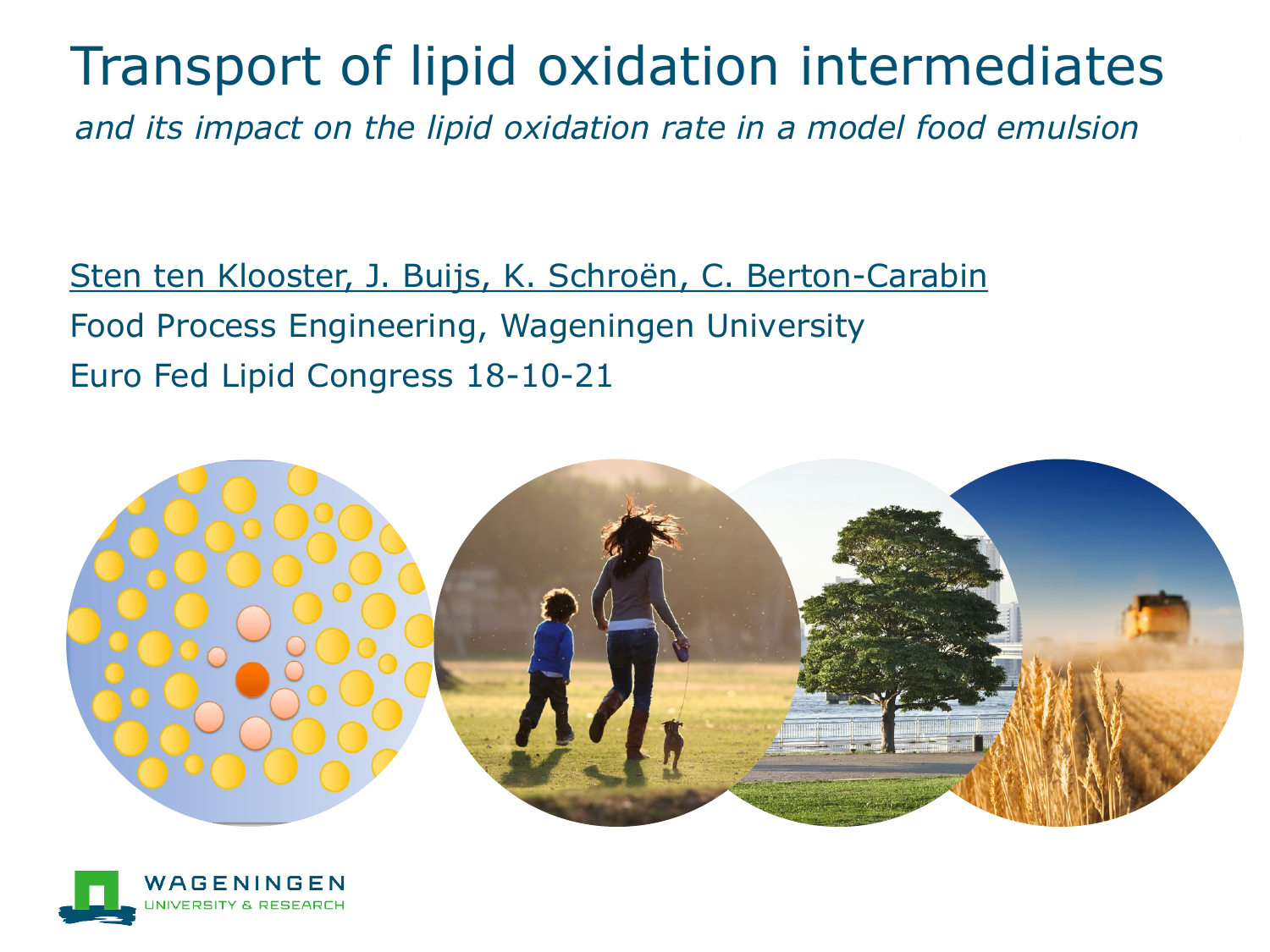# Transport of lipids in emulsions

- Compositional ripening:
	- Mixing of n-hexane and n-octadecane droplets (1)
	- Mixing of palm stearin and MCT oil droplets (2)









<sup>2</sup> (1) McClements et al. (1992) (2) Samtlebe et al. (2011)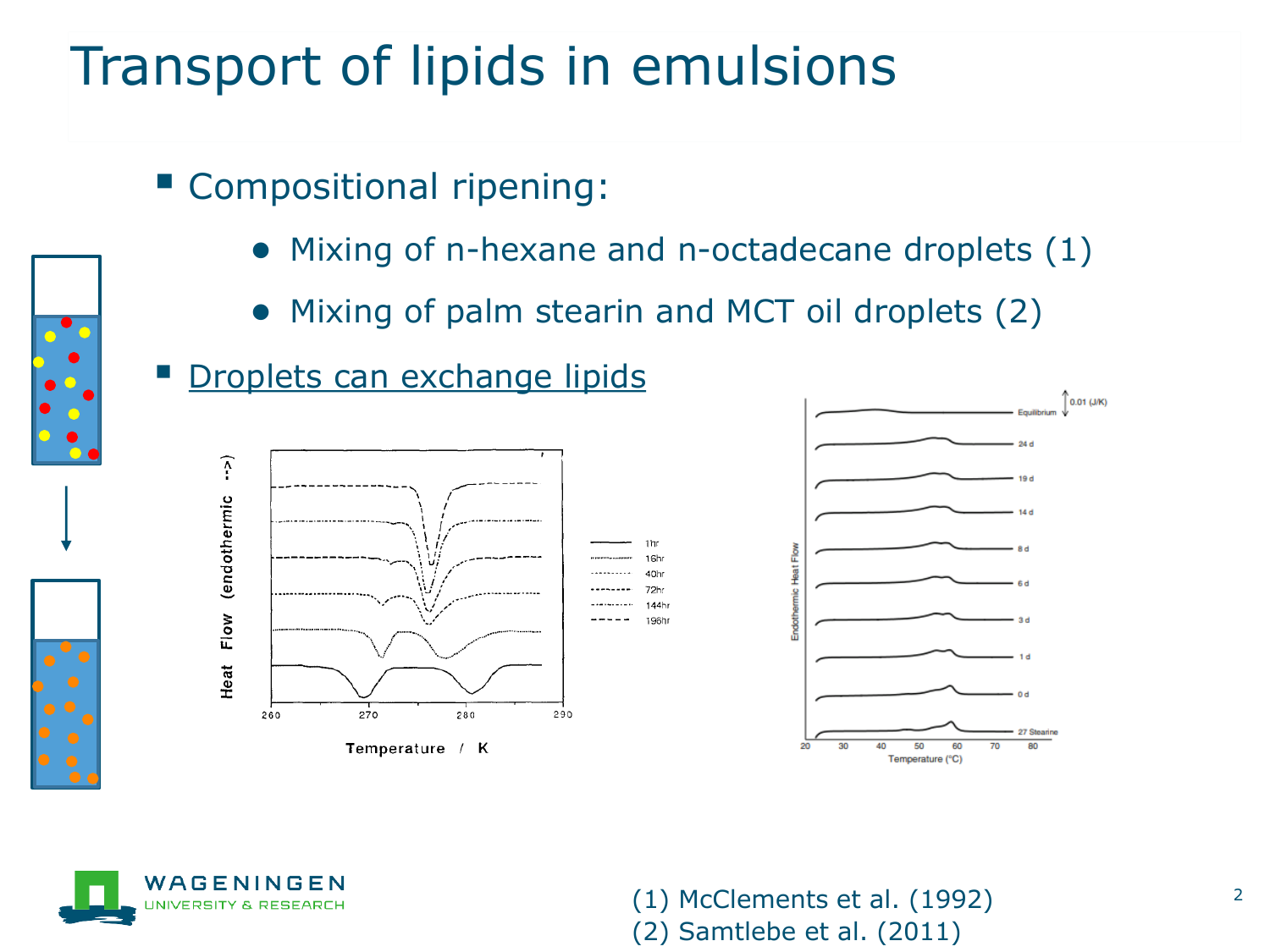# One droplet contaminating another?

- **Transport phenomena in lipid oxidation (3,4)**
- Reaction scheme of lipid oxidation
- **Hydroperoxides (5)** 
	- $LOOH + Fe^{3+} \rightarrow LOO^* + Fe^{2+}$ 
		- $LOO^* + L'H \rightarrow + LOOH + L^*$
	- $LOOH + Fe^{2+}$   $\rightarrow$   $LO^*$   $+ Fe^{3+}$ 
		- $LO^*$  +  $L'H$   $\rightarrow$  +  $LOH + L^*$
	- Secondary initiation: faster





(3) Laguerre et al. (2017) (4) Laguerre et al. (2020) (5) Schaich (2005)

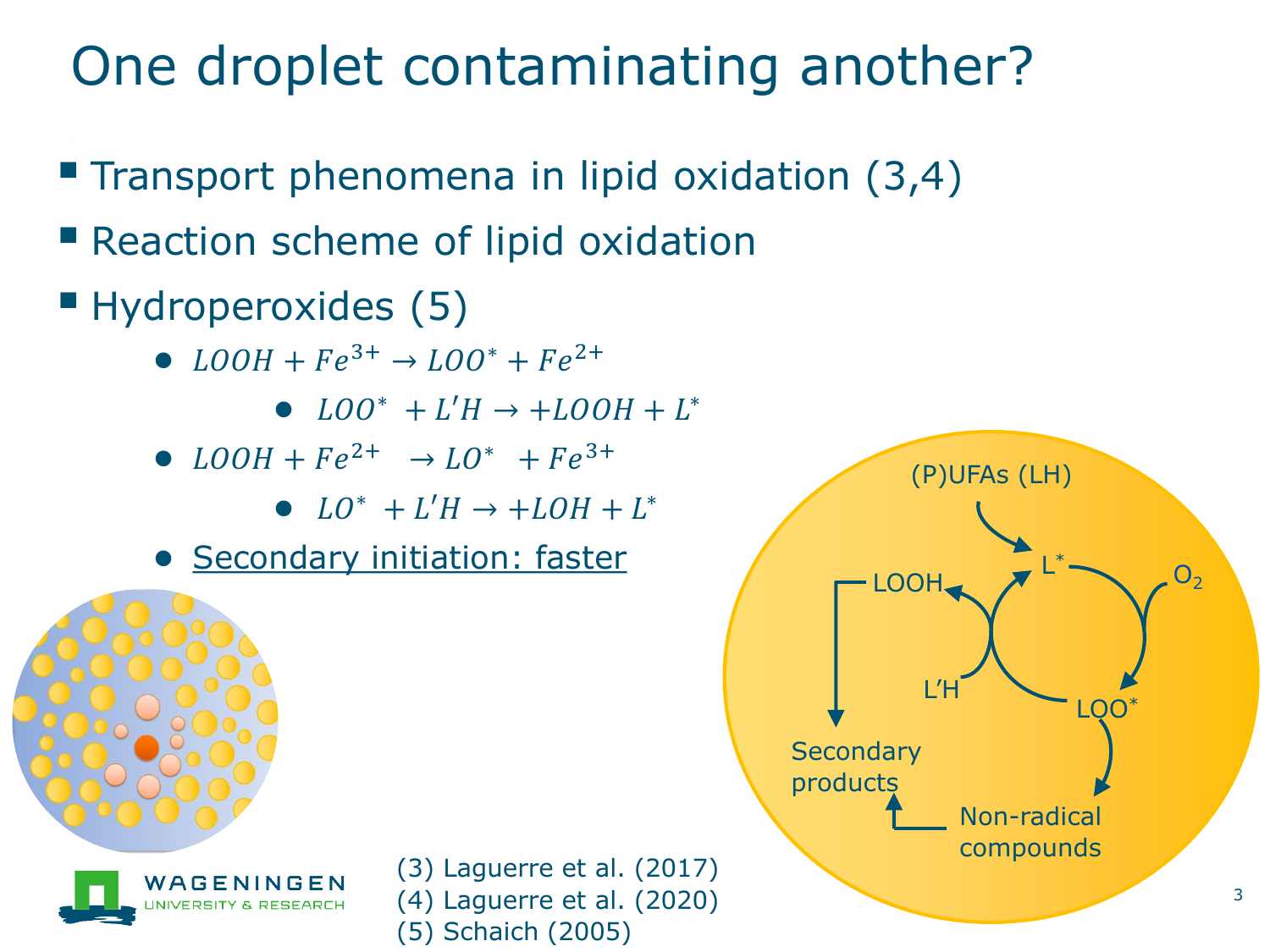## One droplet contaminating another?

■ Flow cytometry and mass transport phenomena (6)

- Bodipy in MCT droplets oxidizes faster when oxidizing oil droplets present
- **Two remaining questions:** 
	- 1. How can one droplet contaminate another? a. Which molecules play a role?
	- 2. What is the influence of spreading of oxidation?



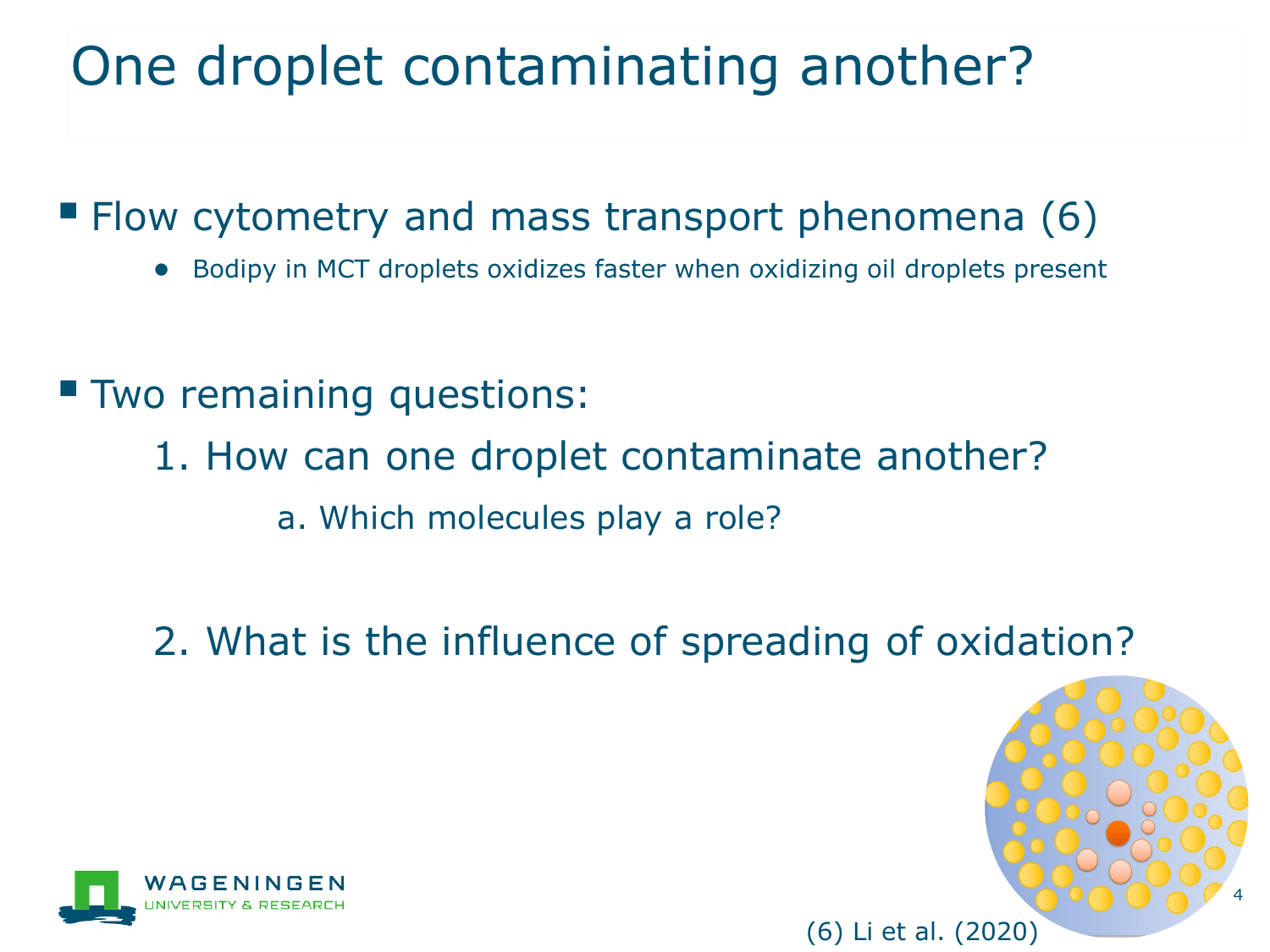# Methodology

#### Emulsion A – clean droplets



- 10 wt.% stripped rapeseed oil density: 0.92 g/mL
- 0.5 / 2 wt.% Tween 20
- 75 mg/kg EDTA



#### Emulsion B – oxidized heavy droplets

- $\bullet$  10 wt.% oil 65 wt.% stripped, oxidized rapeseed oil 35 wt.% brominated oil
	- Density: 1.08 g/mL

#### ● 75 mg/kg EDTA

● 0.5 / 2 wt.% Tween 20

Over time, samples are taken from:

#### Emulsion C



● 50:50 v/v mix of A and B

**Incubation: nitrogen blanket, (slowly) rotating horizontally, 25 °C in the dark**

WAGFNINGFN





**Droplet size measurements - Static light scattering Primary/secondary oxidation -**

**<sup>1</sup>H NMR (7)**

(7) Merkx et al. (2018)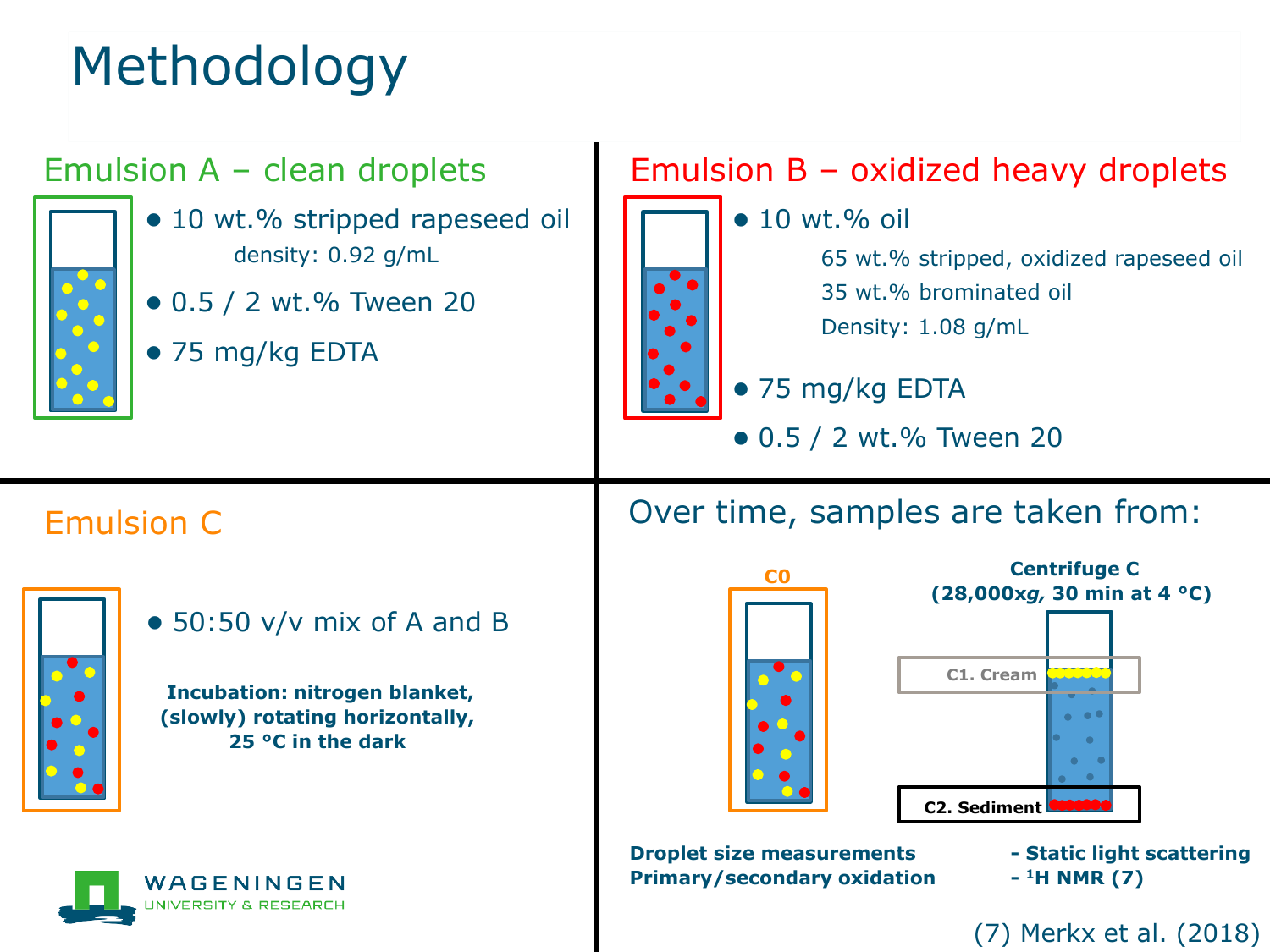## $Results - 0.5 wt. %$  Tween 20



- No instant transfer of hydroperoxides
- Able to separate the droplets properly





Replicate 2,  $t_0$ 



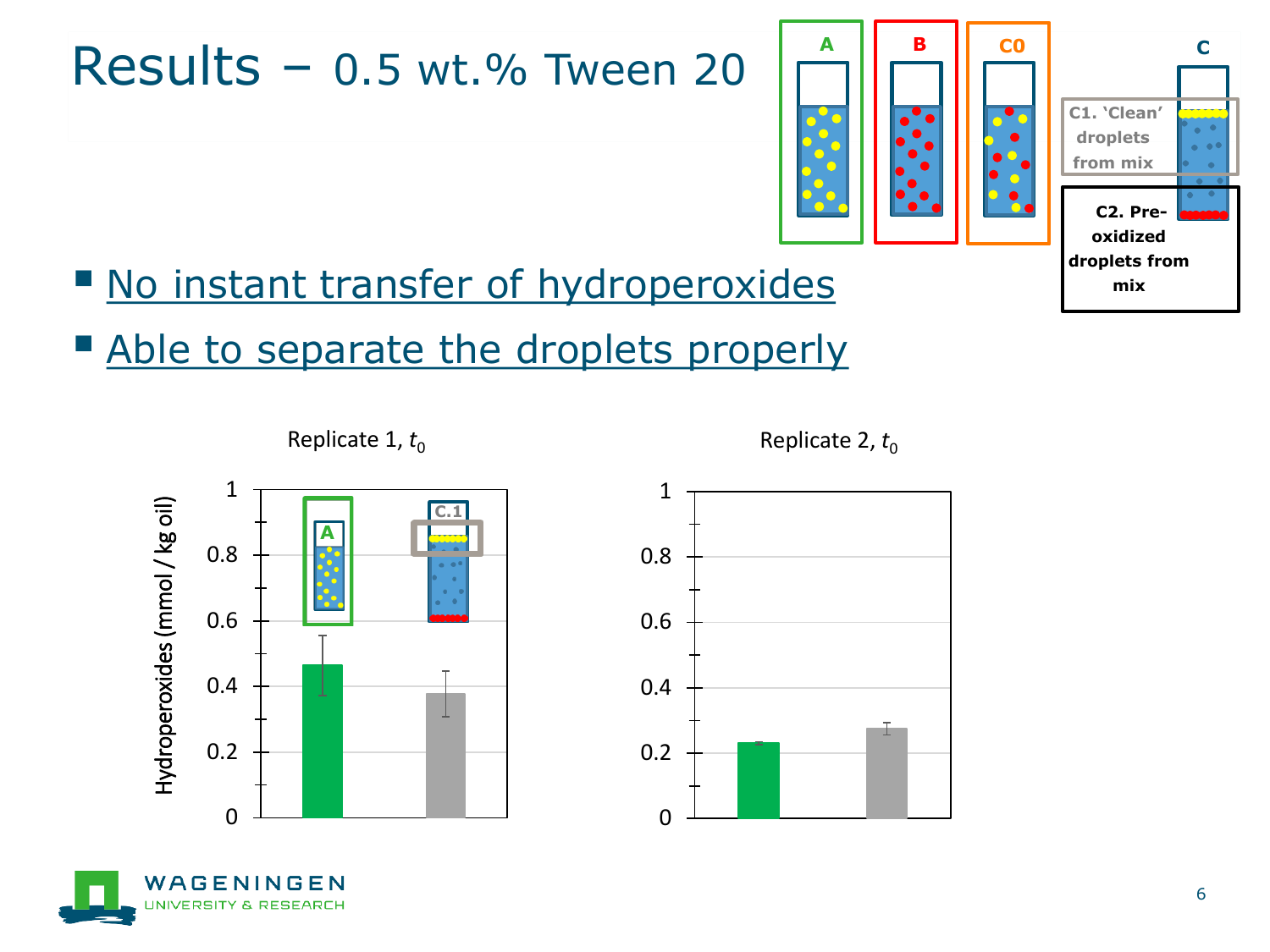#### Results –  $0.5$  wt.% Tween 20

**E** Hydroperoxide transport over time

- No massive transport of hydroperoxides
- $\bullet$  Slight increase after  $\sim$  1 day
	- Due to transport or *in situ* oxidation?

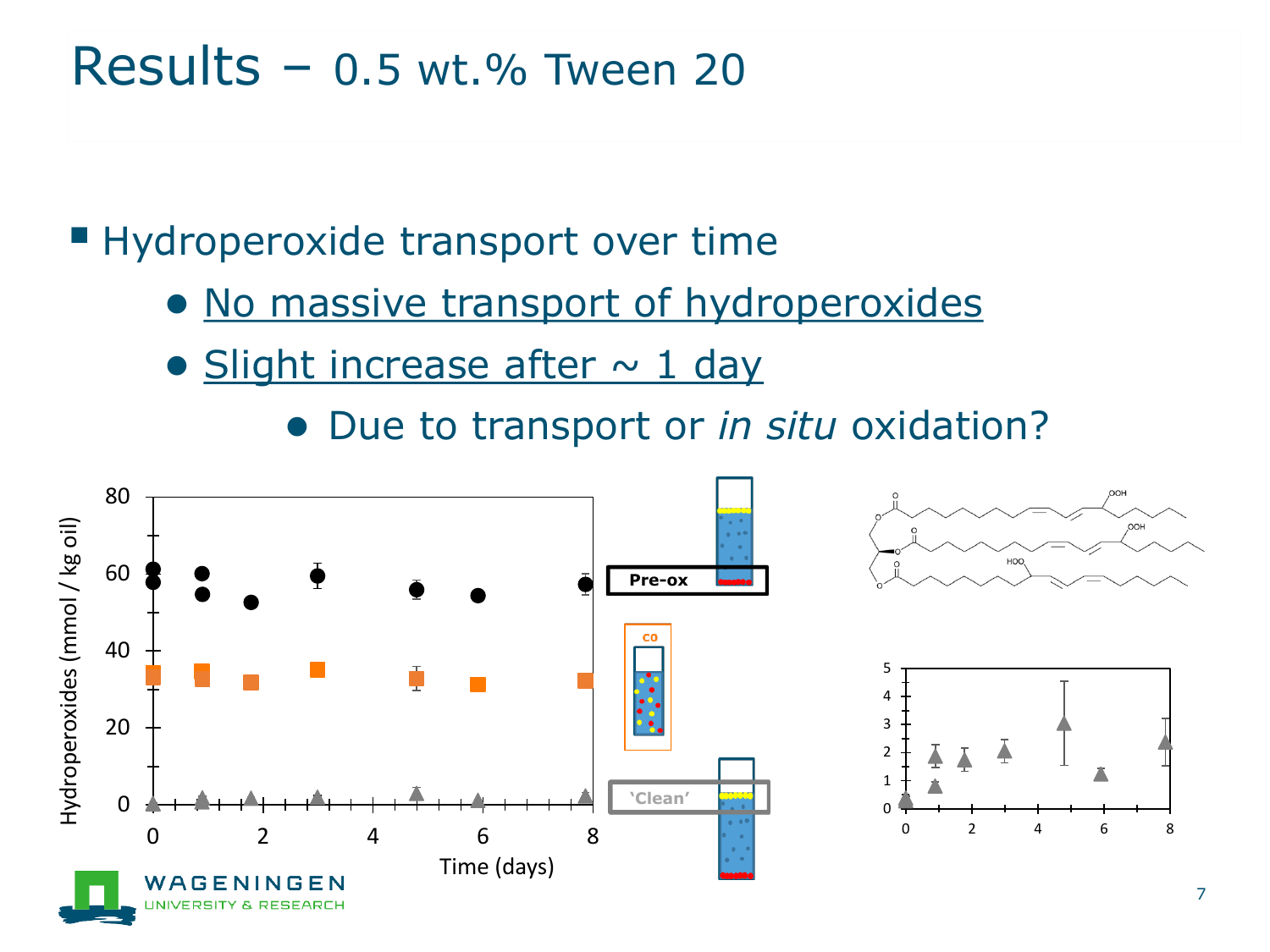#### $Results - 2 wt. %$  Tween 20

#### ■ 2% Tween 20 emulsions

#### **Still no massive transport of hydroperoxides**



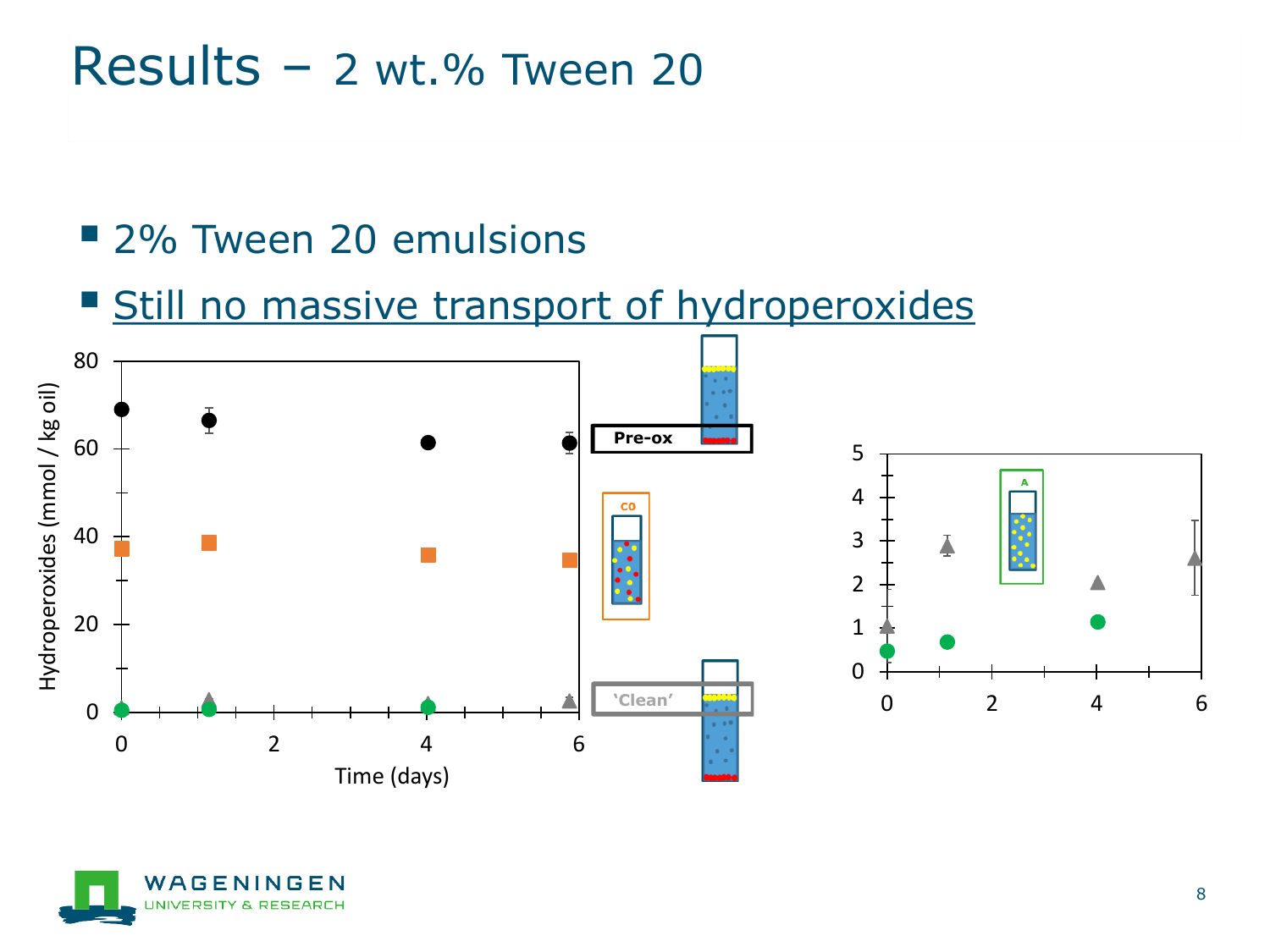#### ■ Micelles

- Centrifuge (1 h, 20,000x*g*)
- Centrifuge 100 kDa spin filters (10 min, 1,000x*g*)



**- 1:1 mix of 2% Tween 20-stabilised emulsion and 2% Tween 20 solution**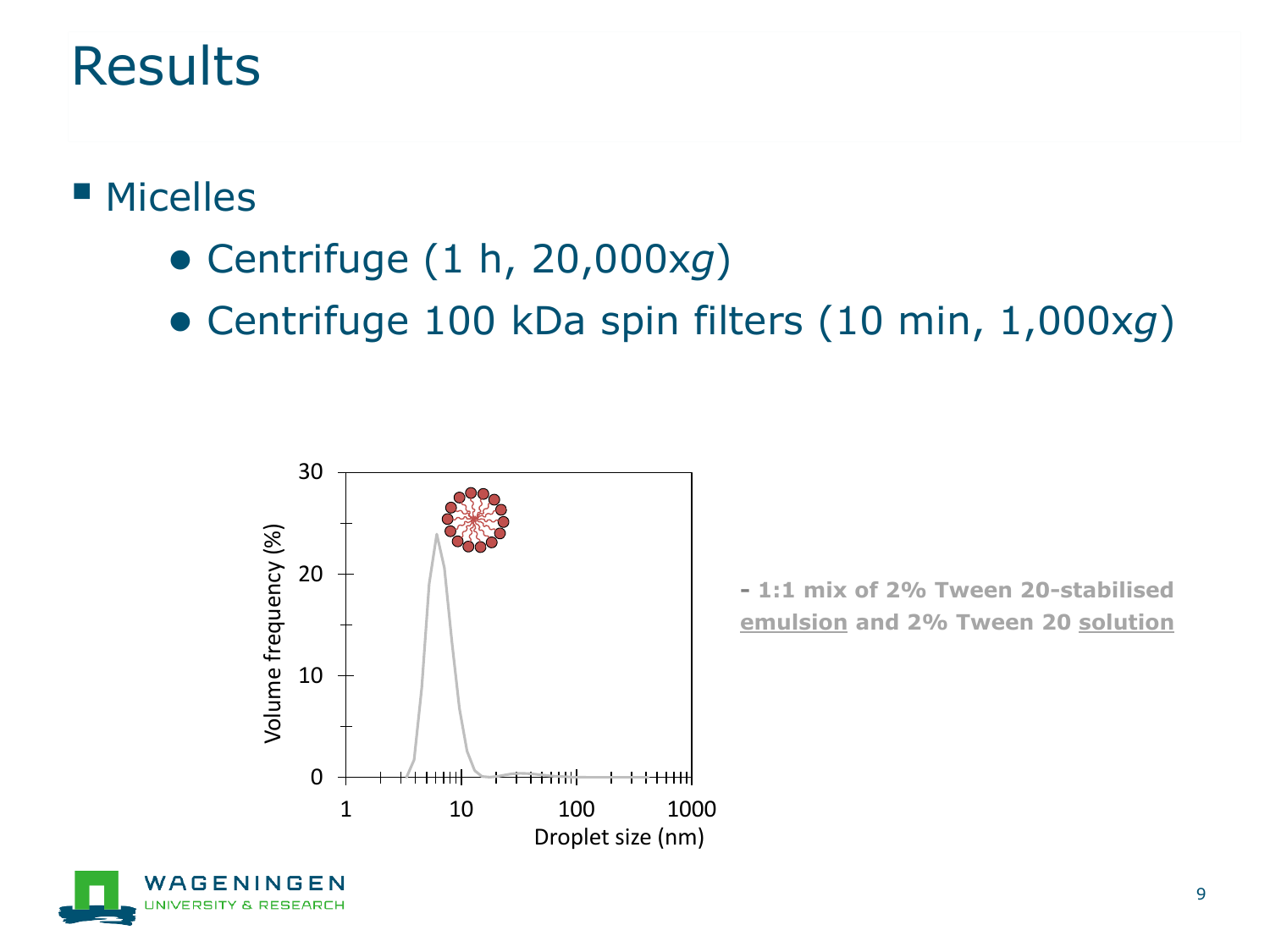#### ■ Micelles

- Centrifuge (1 h, 20,000x*g*)
- Centrifuge 100 kDa spin filters (10 min, 1,000x*g*)

No micelles present in homogenized emulsion?



#### **- 2% Tween 20-stabilised emulsion**

**- 1:1 mix of 2% Tween 20-stabilised emulsion and 2% Tween 20 solution**

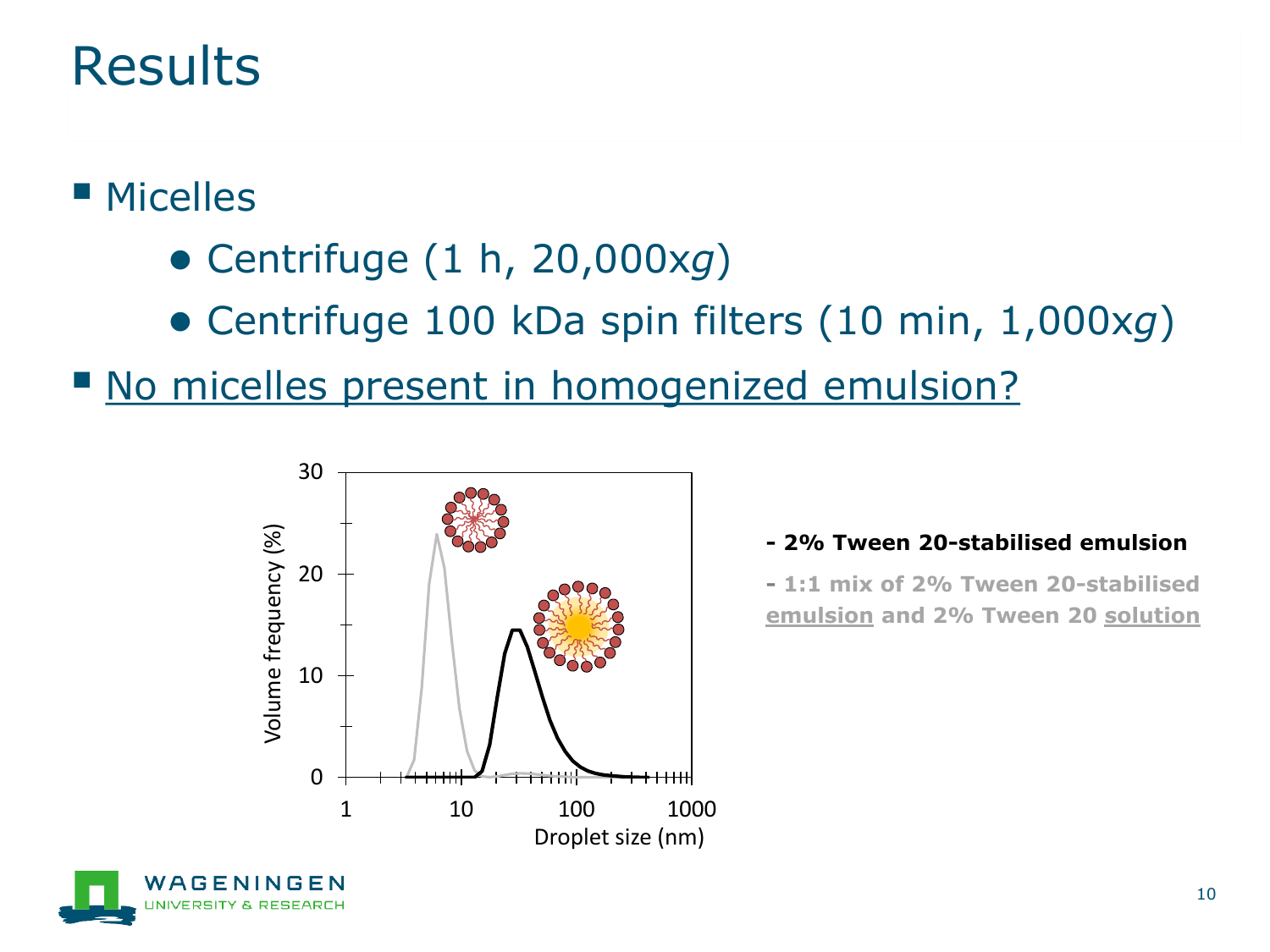**Specific aldehyde transport** 

● 4-hydroperoxy-enals

 $H_3C$ 

● Alkenals



**Smaller (more hydrophilic) aldehydes can transport** 

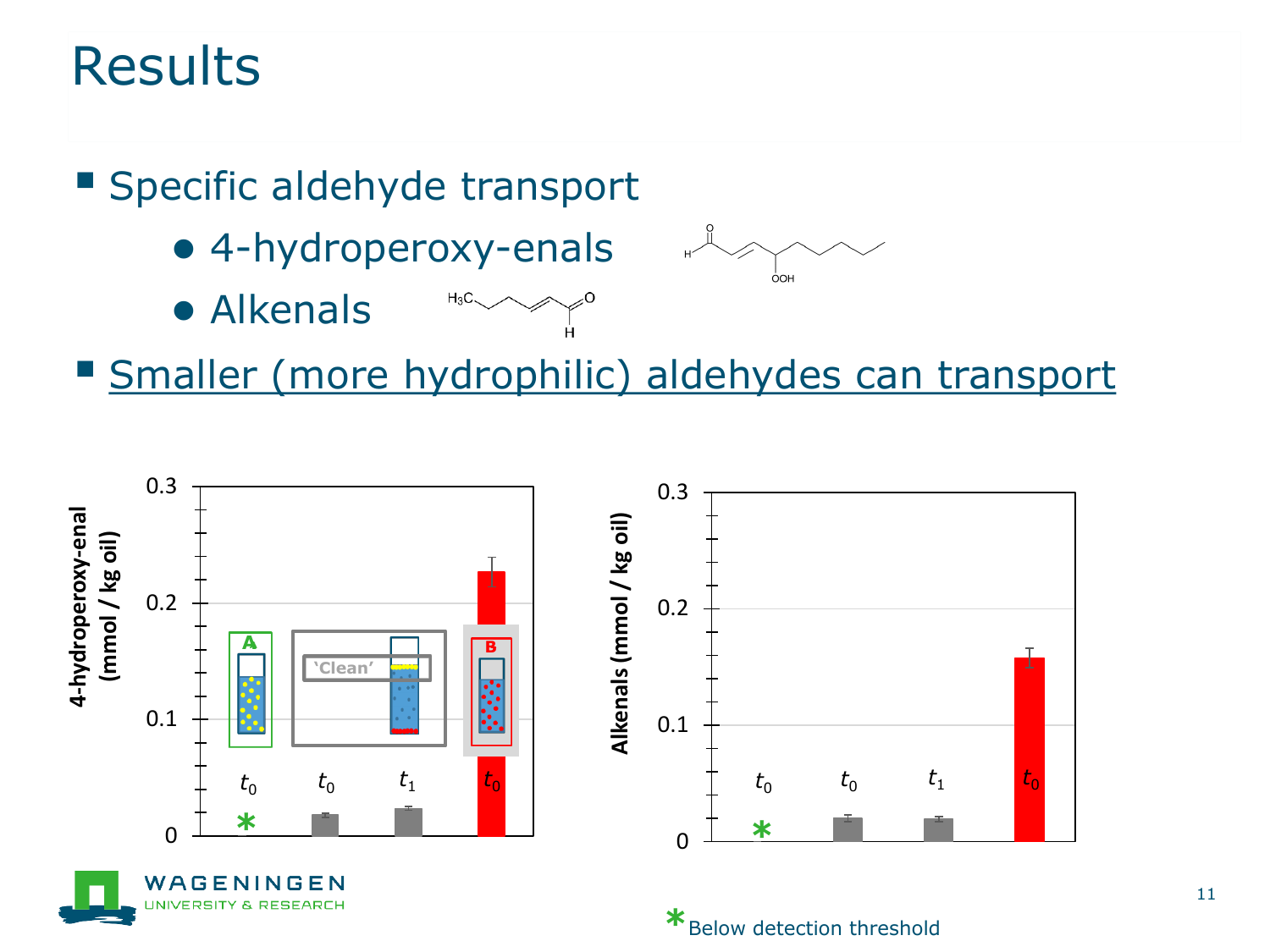



- $\bullet$  Added: 0.2 mmol / kg oil  $\circled{(})$ , control  $\circled{(})$
- **Easily transported (more than HP-TAGs)**
- Pro-oxidant effect





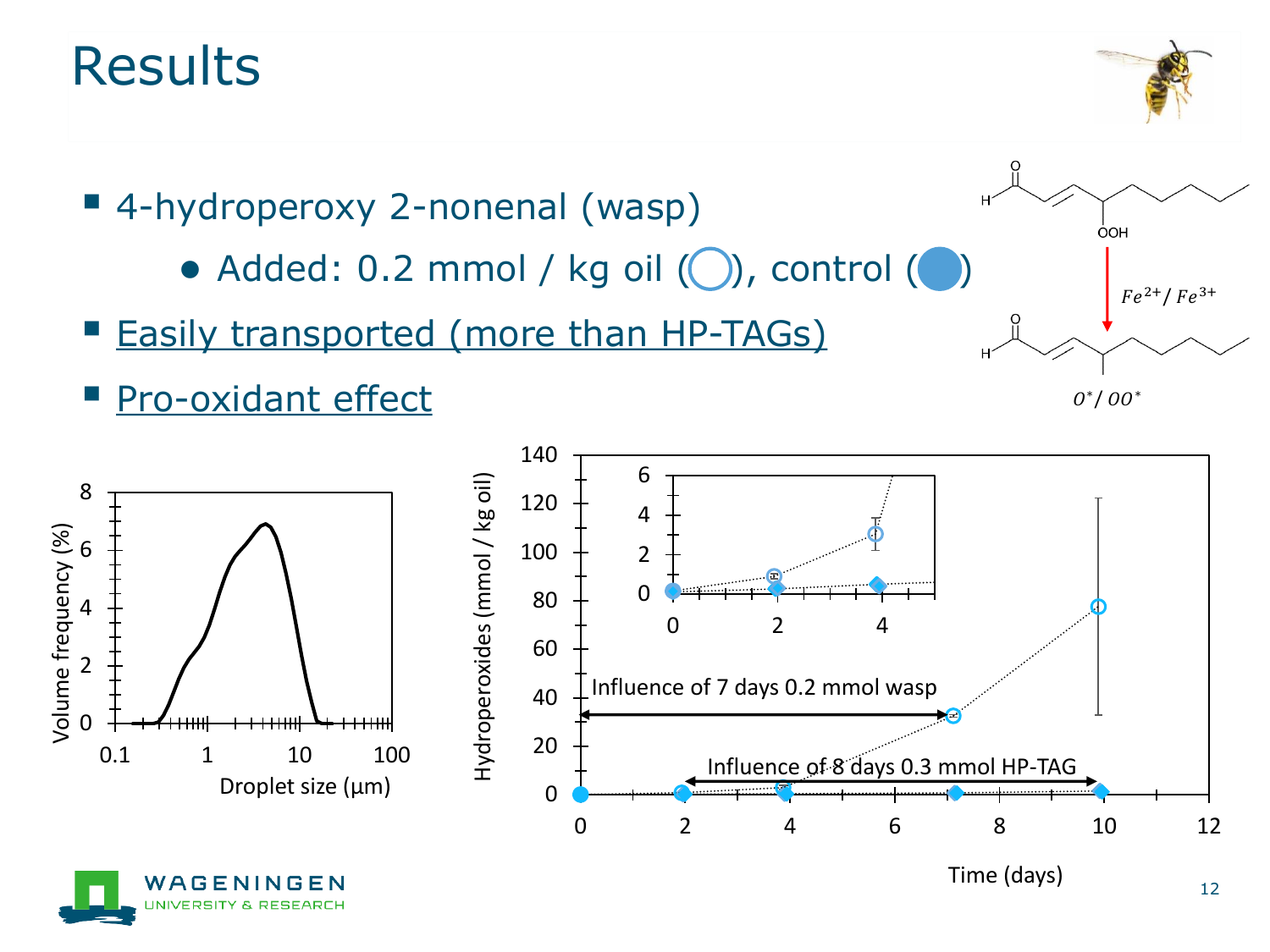## **Conclusions**

#### Under these conditions



 $\star$  TAG-HP transport (if any)

Small amounts of wasp



Wasp pro-oxidant

HP-TAG less pro-oxidant

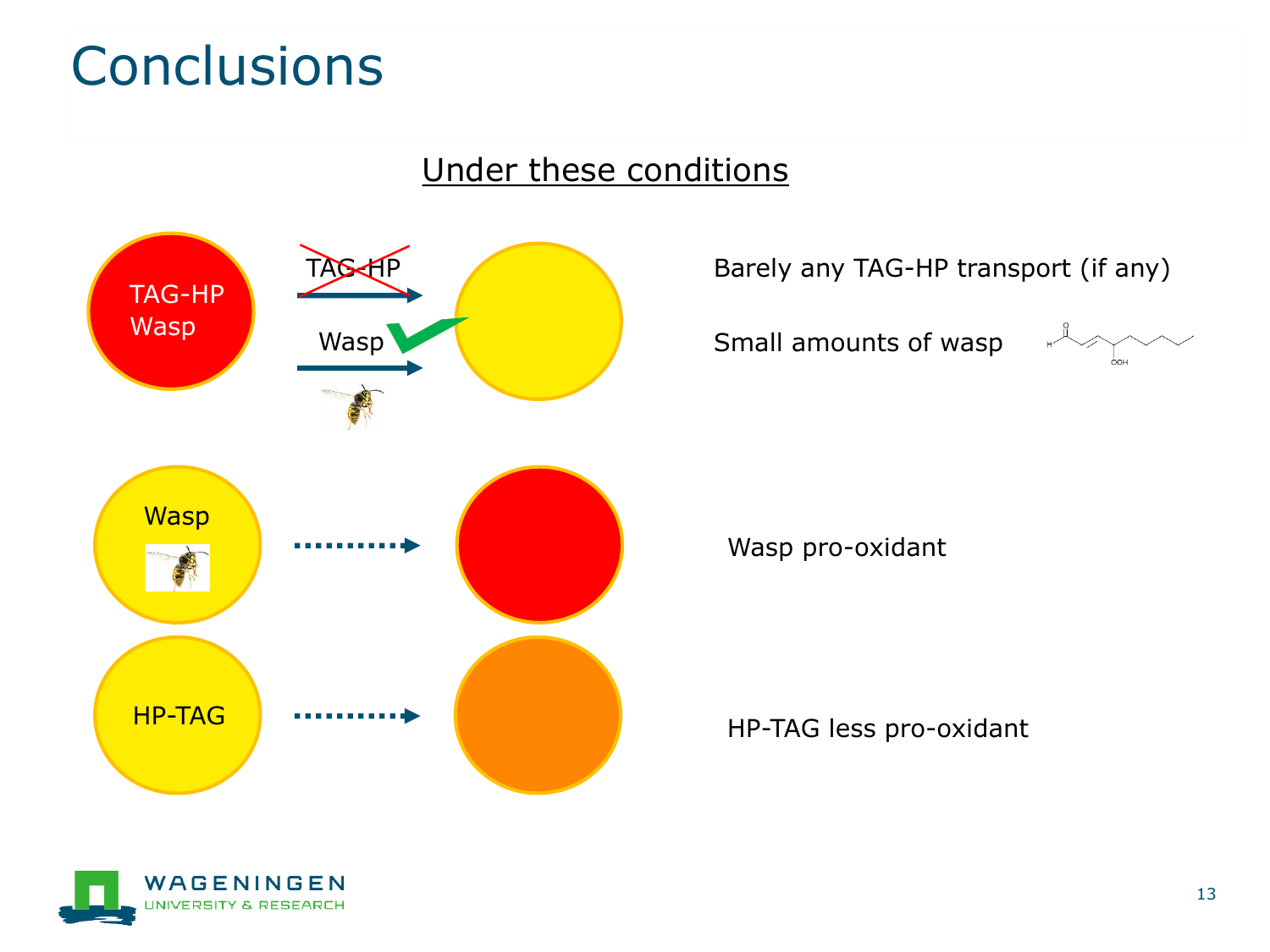# **Outlook**

- What if micelles are present?
- When do we have micelles in continuous phase?
- What if only small amounts of (HP-)alkenals are added?

#### Contribution of transport to total oxidation?







 $\sim$  0